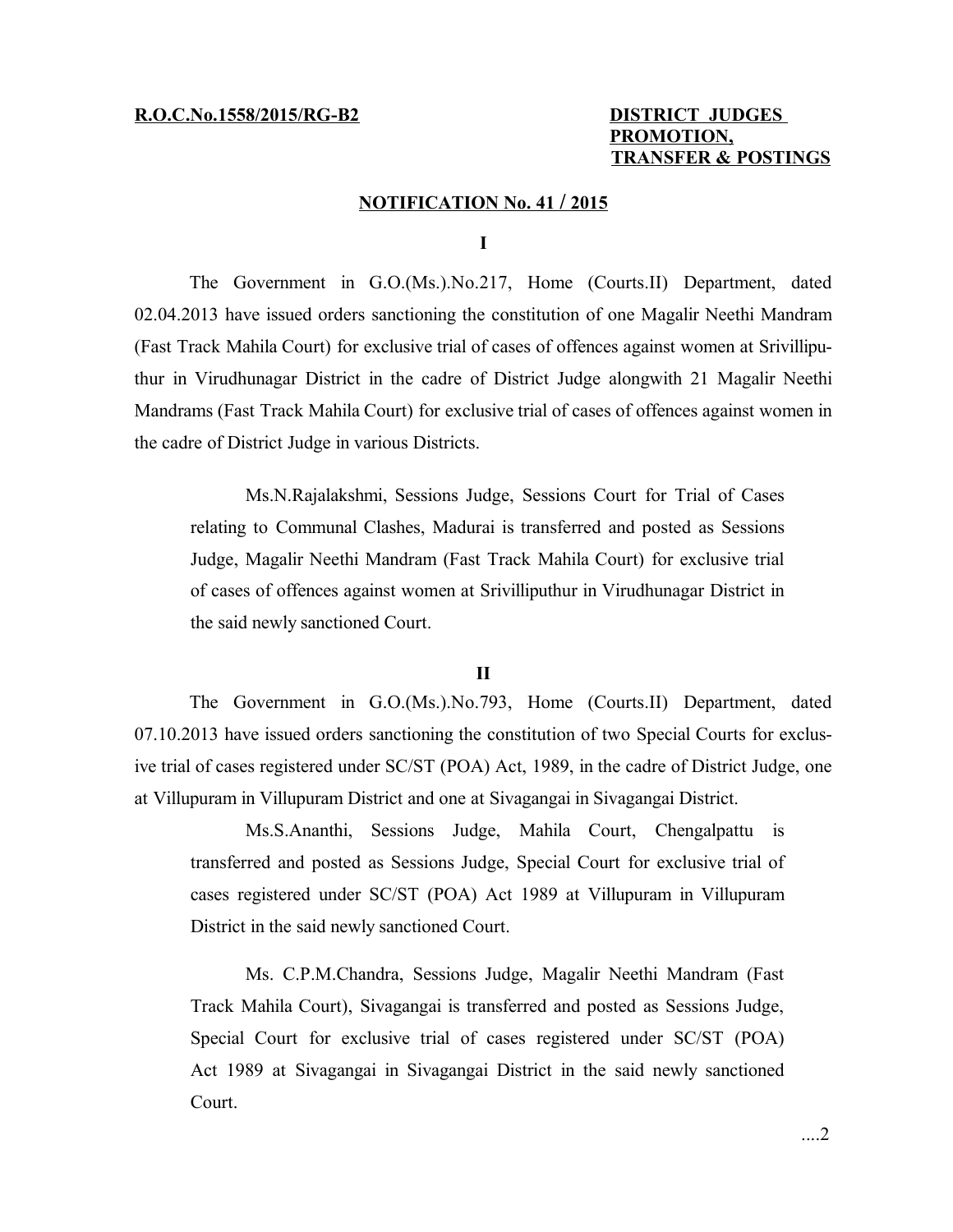## -2- **III**

The Government in G.O.Ms.No.79, Home (Courts.II) Department, dated 13.01.2012 have issued orders sanctioning the constitution of one Special District Court to deal with MCOP cases, in the cadre of District Judge at Tiruvallur in Tiruvallur District.

Ms.S.D.Parimala, Senior Civil Judge, functioning as II Judge, Court of Small Causes, Chennai, who has been promoted as District Judge (Entry Level), on adhoc basis in the Tamil Nadu State Judicial Service in the vacancies earmarked under 65% quota, vide G.O.(D) No.113, Public (Special.A) Department, dated 20.03.2015 is posted as Special District Judge, Special District Court to deal with MCOP Cases at Tiruvallur in Tiruvallur District in the said newly sanctioned Court.

**HIGH COURT, MADRAS. Sd/- P.KALAIYARASAN, DATED: 27.03.2015. REGISTRAR GENERAL.**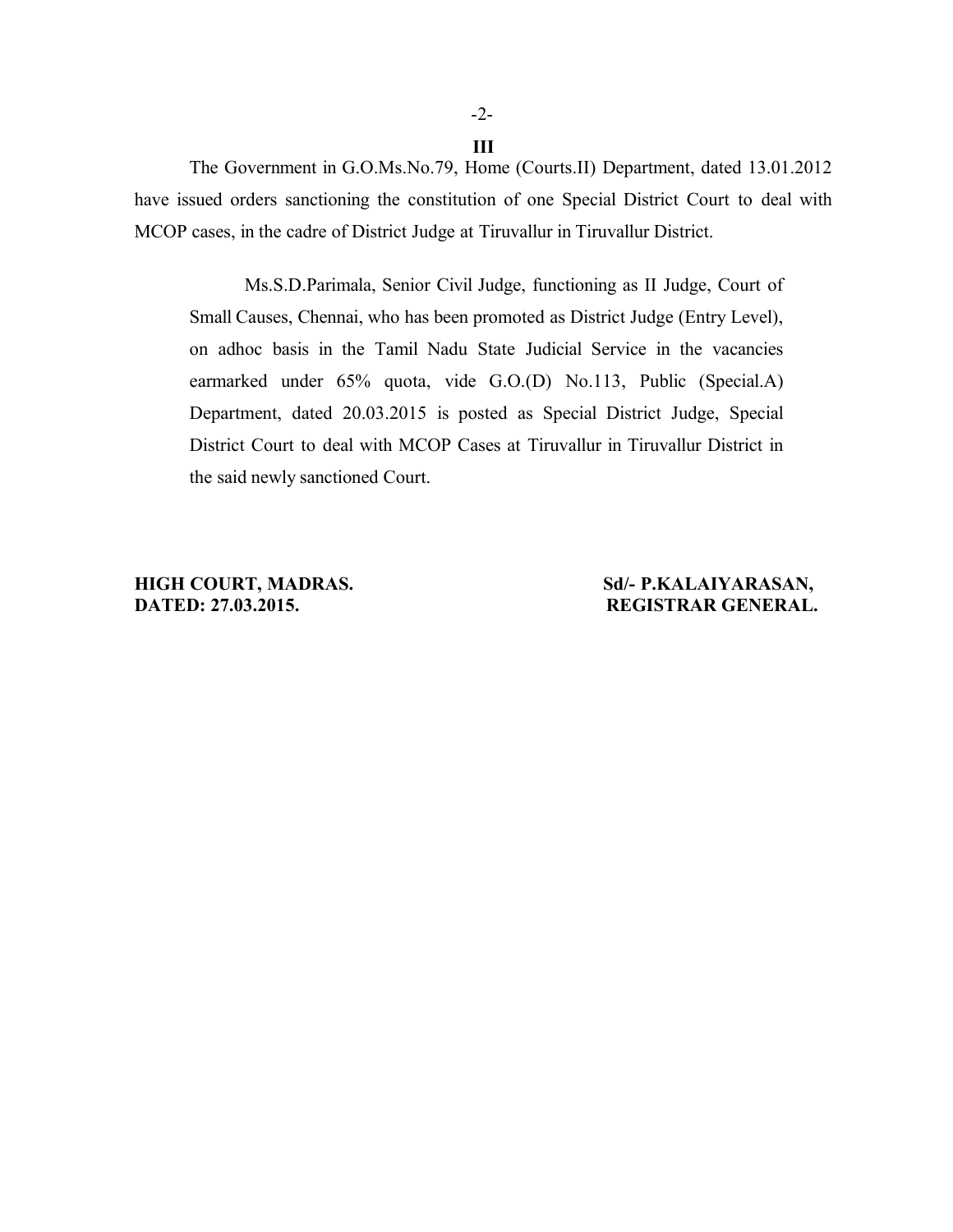#### **R.O.C.No.1558/2015/RG-B2**

### **OFFICIAL MEMORANDUM**

Sub: Courts and Judges – District Judges – Promotion, Transfer and Postings - Notification issued - Joining instructions – Issued.

Ref: High Court's Notification No.41 / 2015 dated : 27.03.2015.

#### ............. **I**

Ms. N.Rajalakshmi, Sessions Judge, Sessions Court for Trial of Cases relating to Communal Clashes, Madurai, who has been transferred and posted as Sessions Judge, Magalir Neethi Mandram (Fast Track Mahila Court) for exclusive trial of cases of offences against women at Srivilliputhur in Virudhunagar District in the newly sanctioned Court in the High Court's Notification cited above is required to hand over charge of her post to the I Additional District Judge, Madurai, immediately and assume charge of the post of Sessions Judge, Magalir Neethi Mandram (Fast Track Mahila Court) for exclusive trial of cases of offences against women at Srivilliputhur on 30.03.2015 F.N. (Monday), without fail.

As the inauguration of the said newly sanctioned Court is to be held on 30.03.2015 at 10.00 A.M., (Monday), Ms.N.Rajalakshmi is required to report to the Principal District Judge, Virudhunagar at Srivilliputhur on 29.03.2015 A.N., without fail, in connection with inauguration of the said newly sanctioned Court.

The I Additional District Judge, Madurai, is placed in full additional charge of the post of Sessions Judge, Sessions Court for Trial of Cases relating to Communal Clashes, Madurai, until further orders.

#### **II**

Ms. S.Ananthi, Sessions Judge, Mahila Court, Chengalpattu, who has been transferred and posted as Sessions Judge, Special Court for exclusive trial of cases registered under SC/ST (POA) Act 1989 at Villupuram in Villupuram District in the newly sanctioned Court in the High Court's Notification cited above is required to hand over charge of her post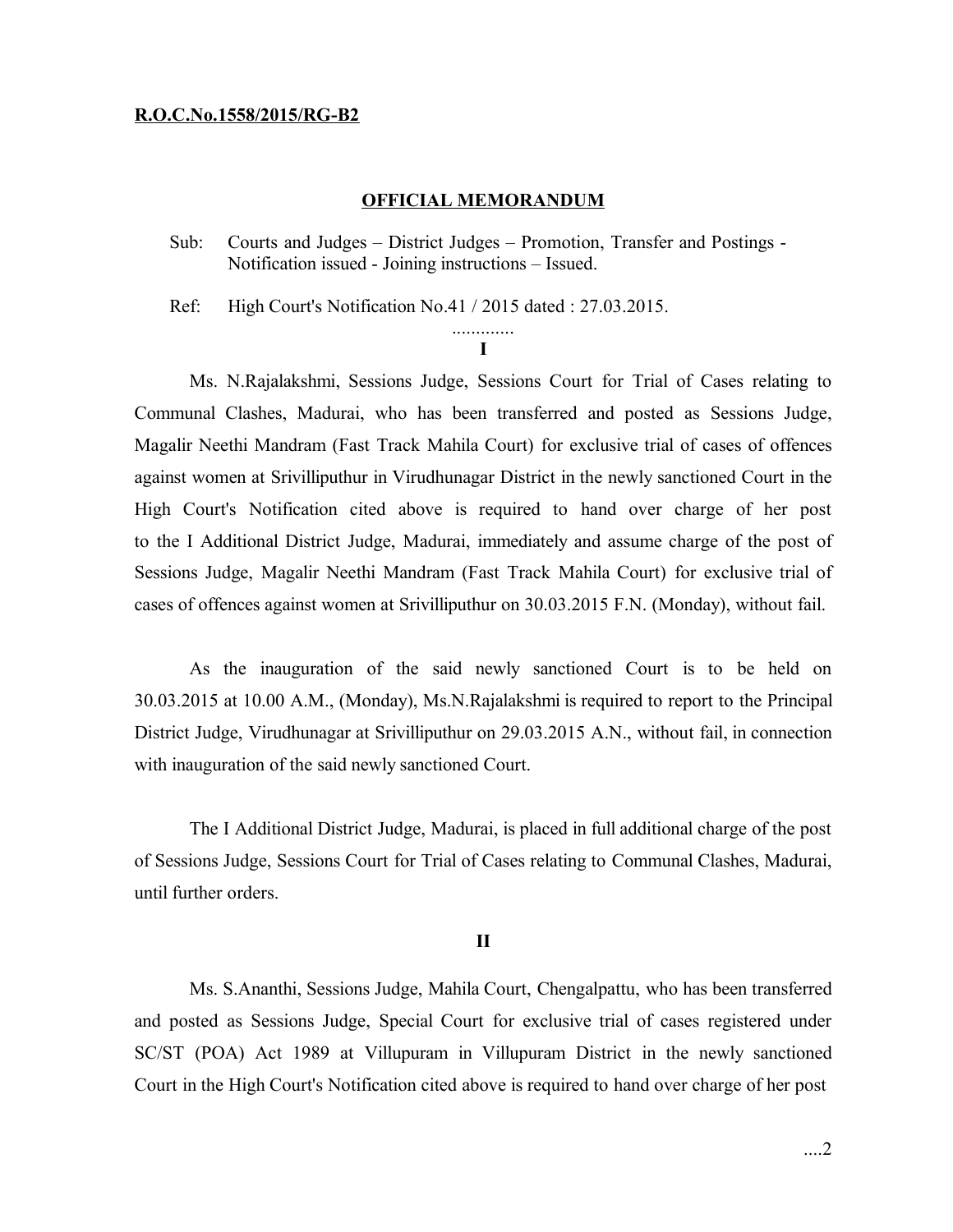to the Additional District Judge, Kancheepuram at Chengalpattu, immediately and assume charge of the post of Sessions Judge, Special Court for exclusive trial of cases registered under SC/ST (POA) Act at Villupuram on 30.03.2015 F.N. (Monday), without fail.

As the inauguration of the said newly sanctioned Court is to be held on 30.03.2015 at 9.30 A.M., (Monday), Ms.S.Ananthi, is required to report to the Principal District Judge, Villupuram on 29.03.2015 A.N., without fail, in connection with inauguration of the said newly sanctioned Court.

The Additional District Judge, Kancheepuram at Chengalpattu, is placed in full additional charge of the post of Sessions Judge, Mahila Court, Chengalpattu, until further orders.

#### **III**

Ms. C.P.M.Chandra, Sessions Judge, Magalir Neethi Mandram (Fast Track Mahila Court), Sivagangai, who has been transferred and posted as Sessions Judge, Special Court for exclusive trial of cases registered under SC/ST (POA) Act 1989 at Sivagangai in Sivagangai District in the newly sanctioned Court in the High Court's Notification cited above is required to assume charge of the post of Sessions Judge, Special Court for exclusive trial of cases registered under SC/ST (POA) Act at Sivagangai in Sivagangai District on 30.03.2015 F.N. (Monday), without fail.

After assuming charge of the post of Sessions Judge, Special Court for exclusive trial of cases registered under SC/ST (POA) Act at Sivagangai, Ms.C.P.M.Chandra is required to hold full additional charge of the post of Sessions Judge, Magalir Neethi Mandram (Fast Track Mahila Court ), Sivagangai, until further orders.

As the inauguration of the said newly sanctioned Court is to be held on 30.03.2015 at 9.30 A.M. (Monday), Ms.C.P.M.Chandra is required to report to the District Judge, Sivagangai on 29.03.2015 A.N, without fail, in connection with inauguration of the said newly sanctioned Court.